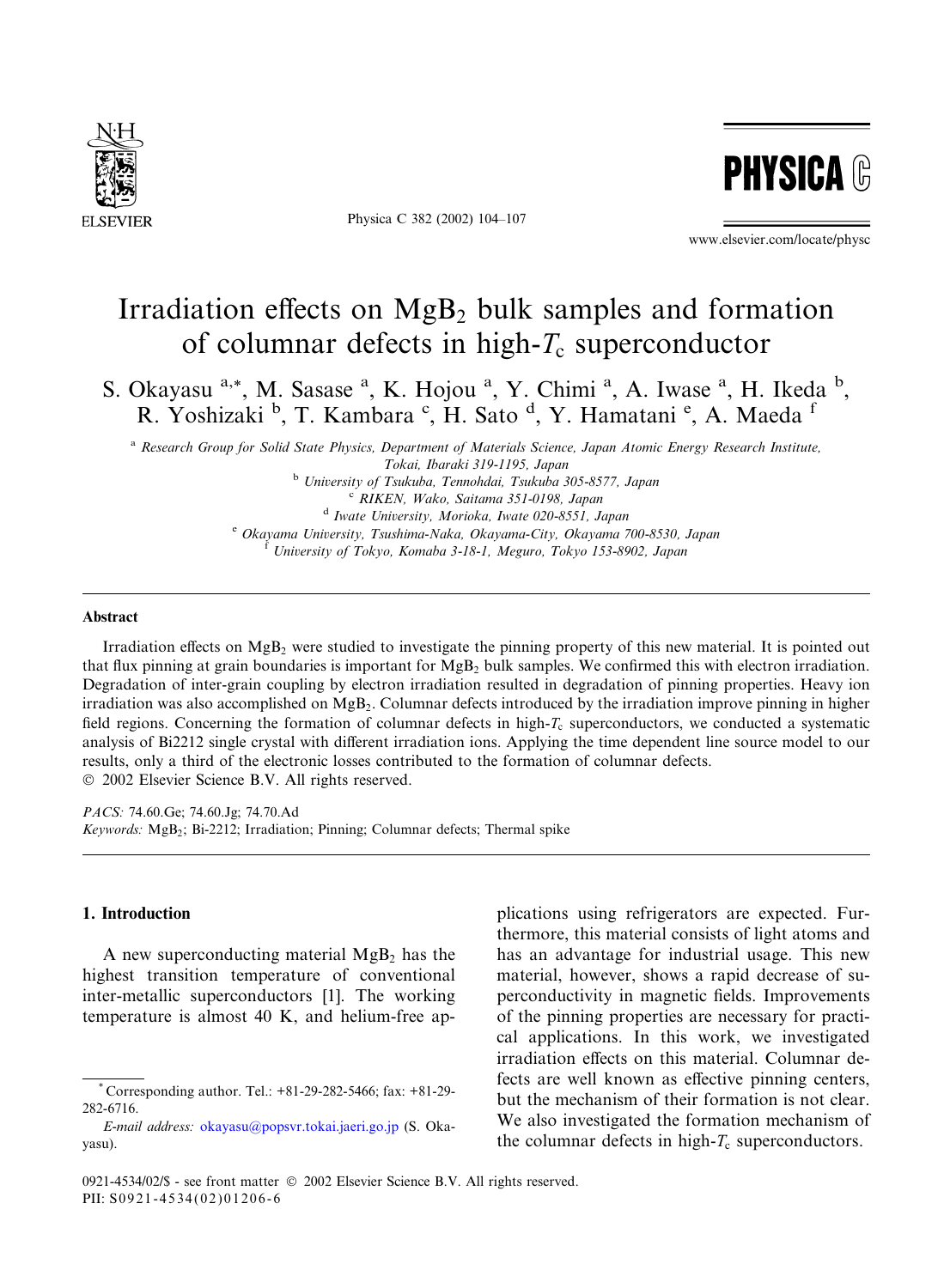# 2. Irradiation on  $MgB<sub>2</sub>$

Synthesis of  $MgB<sub>2</sub>$  was accomplished by a solid state reaction. High purity powders of Mg and B were used for the synthesis. They were mixed well and ground, then pressed into a small rod (8 mm in diameter and 80 mm in length) for the sintering process. The rod was placed into a stainless tube, and the tube was put into a tube furnace. The sample was sintered at 1193 K for  $2 h$ . Throughout the sintering process, high purity argon gas was flowed in the furnace to avoid unexpected reactions, such as MgO or BN. After the sintering, the sample was cut into small pieces. The magnetic properties were measured by a commercial SQUID magnetometer (MPMS, Quantum Design). One and the same sample was used for individual irradiations to compare the differences of pinning properties between pre- and post-irradiation conditions.

Some of the earliest studies on the pinning properties of  $MgB<sub>2</sub>$  indicate that grain boundaries are important for improvement of the critical current density  $(J_c)$  [2,3]. Electron irradiation was used to confirm this. Electron irradiation of sintered materials usually affects the grain boundaries. Thus, the critical current density should decrease after the irradiation because of degradation among the boundaries. The irradiation at 2.5 MV accelerating voltage was achieved in the Japan Atomic Energy Research Institute (JAERI), Takasaki establishment up to the irradiation fluence of  $5 \times 10^{17}$  e/cm<sup>2</sup>. The inset of Fig. 1 shows the change in  $J_c$ . No enhancement on  $J_c$  can be observed with the irradiation. For all temperatures, little difference was observed in low fields. On the contrary, the critical current densities decrease at higher fields after the irradiation. Thus, the irradiation degrades the bulk pinning properties of this material. The difference in susceptibilities of the shielding currents (after zero-field cooling) between before and after the irradiation is shown in Fig. 1. It is found that the pinning properties decrease as the shielding currents decrease. This suggests that the decrease of surface pinning due to the degradation of superconducting coupling among the grains occurs by the electron irradiation and vortices can penetrate easily into the interior of the sample.



Fig. 1. Susceptibility comparison between before and after electron irradiation. Applied fields are 2, 1, 0.7, 0.5, 0.3, 0.1, 0.07, 0.05, 0.03, 0.01 T and 1 mT, respectively. Inset (upper part of figure): Critical current densities before and after electron irradiation. Measuring temperatures (from upper right to lower left) are 5, 10, 15, 20, 25, 30 and 35 K, respectively.

Columnar defects introduced by heavy ion irradiation are well known as strong pinning centers to greatly improve pinning properties of high- $T_c$ superconductors [4]. It is worth confirming the effectiveness of the columnar defects on pinning for the new material. Heavy ion irradiation was accomplished at the ring cyclotron in RIKEN with 3.54 GeV Xe ions. The irradiation dose was  $1 \times 10^{11}$  ions/cm<sup>2</sup> corresponding to the matching field  $B_{\phi} = 2$  T. Fig. 2 shows the comparison of the critical current density between before and after irradiation. No enhancement of  $J_c$  in the lower field region can be observed in any temperature range, however, the irreversibility field shifts to the higher field region. For high- $T_c$  superconductors, columnar defects improve both the magnitude of the critical current density and the irreversibility field. For  $MgB<sub>2</sub>$ , they improve only the latter. Columnar defects act as good pinning centers. Therefore, it is possible to improve the pinning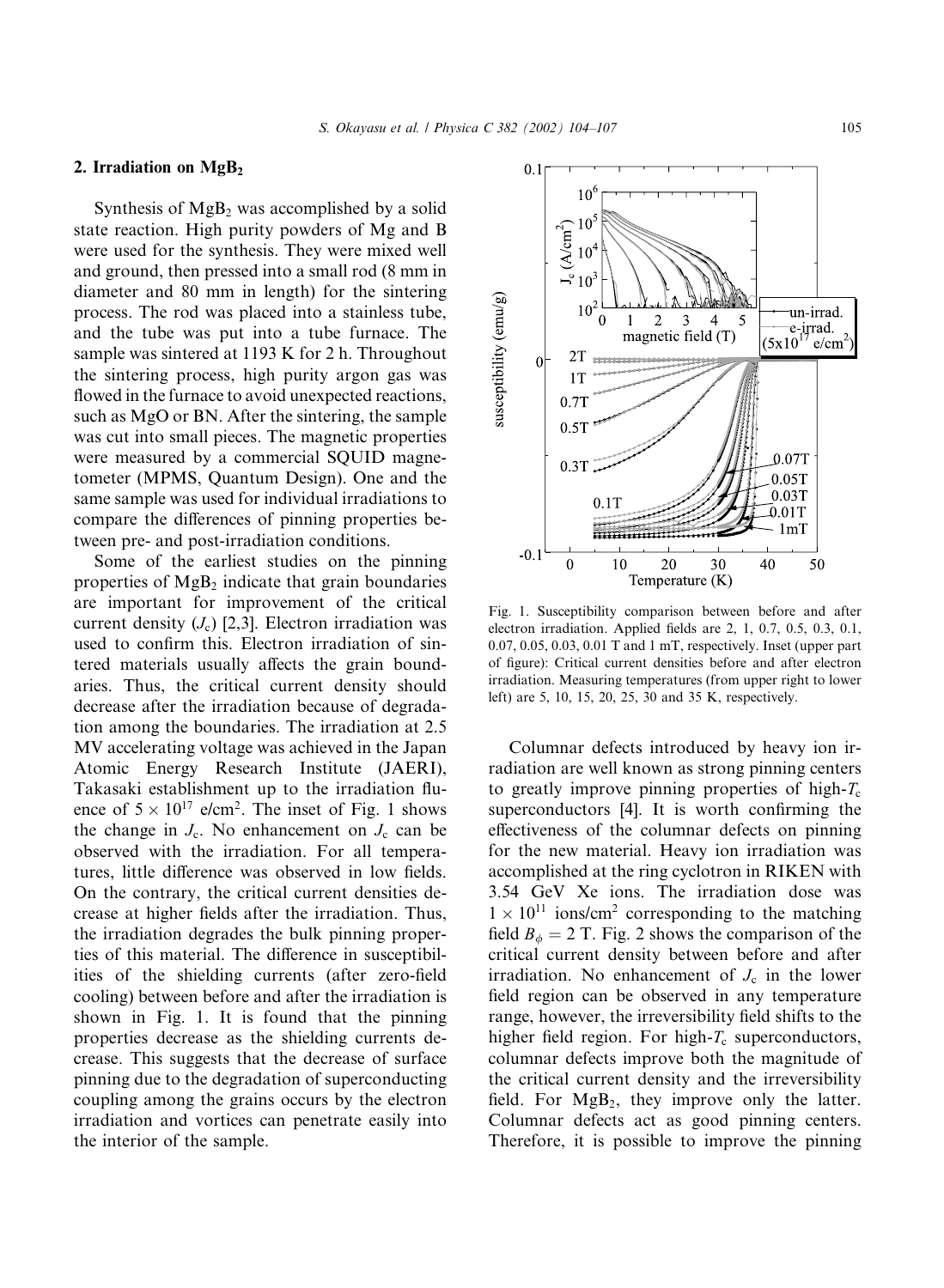

Fig. 2. Critical current densities before and after heavy ion irradiation. Measuring temperatures (from upper right to lower left) are 5, 10, 15, 20, 25, 30 and 35 K, respectively.

properties of  $MgB_2$  by introducing appropriate pinning centers.

# 3. Formation mechanism of columnar defects in high- $T_c$  superconductors

As mentioned above, columnar defects are effective for improving the pinning properties. When a bombarding high-energy ion passes through the high- $T_c$  sample, it loses its energy, exciting electrons within a narrow cylindrical region along its trajectory. The excited high-energy electrons then transfer their energies to the lattice. If the transferred energies are large enough, the lattice of the target will melt partially along the ion trajectories and columnar defects will be formed. Thus there are two important parameters in understanding columnar defect formation: one is the energy transfer rate from bombarding ion to the electron system,  $(dE/dx)$  and the other is the diameter of the columnar defect,  $R_0$ . To investigate the relation between  $(dE/dx)_{e}$  and  $R_o$ , we irradiated Bi2212 single crystal ( $T_c = 90 \text{ K}$ ) with different energy Au ions (from 120 to 300 MeV). The irradiations were accomplished at the tandem accelerator in the JAERI Tokai establishment. Samples were irradiated up to a dose of  $6.3 \times 10^{10}$  ions/cm<sup>2</sup> corresponding to the matching field  $B_{\phi} = 1.3$  T (the irradiating direction was parallel to the  $c$  axis). The diameters of the columnar defects were observed by transmission electron microscopy (TEM). The energy transfer rate of the individual ion energy was calculated by the TRIM code [5]. The values obtained for each  $(dE/dx)$ <sub>e</sub> and  $R_o$  at different ion energies are listed in Table 1. The relation between  $(dE/dx)$ <sub>e</sub> and R<sub>o</sub> was evaluated with a modified thermal spike model (time dependent line source model, TDLS) developed by Izui [6]. This model was successfully applied to the interpretation of the formation mechanism of columnar defects in semiconductors. According to Izui's model, temperature  $T(r, t)$  at a point with normal distance r from a line heat source at the time  $t$  is expressed as [7,8]

$$
T(r,t) = \frac{1}{4\pi K} \int_0^t \frac{Q(t')}{t - t'} \exp\left\{-\frac{r^2}{4D(t - t')}\right\} dt',
$$
\n(1)

where  $K$  and  $D$  are the thermal conductivity and thermal diffusion coefficients, respectively. Here, time-dependent function  $Q(t)$  is the thermal energy release rate transferring from excited electrons to the lattice via electron–phonon interactions. The equation that an electron transfers its energy to the lattice is given by [9]

$$
-\frac{d\varepsilon}{dt} = \left(\frac{4}{9\pi}\right) \left(\frac{C^2 m}{\hbar N M}\right) k^3,
$$
\n(2)

where  $k$  is the wave number of the electron,  $N$  is the density of atoms in the lattice,  $m$  is the electron mass,  $M$  is the atomic mass, and  $C$  is a coupling parameter characterizing the electron–phonon interaction. Thus  $Q(t)$  is given by  $Q(t) = -n(\frac{d\epsilon}{dt})$ , where  $n$  is the number of contributing electrons

Table 1 Irradiation parameters obtained from our experiments

| Ion    | Energy (MeV) | $S_e$ (keV/nm) | $R_0$ (nm) |
|--------|--------------|----------------|------------|
| $Au^+$ | 120          | 19.0           | 9.0        |
| $Au+$  | 180          | 23.0           | 10.5       |
| $Au+$  | 240          | 26.8           | 12.5       |
| $Au^+$ | 300          | 29.0           | 16.0       |

The deposited energy due to electron excitation  $S<sub>e</sub>$  is calculated by the TRIM code. The diameters of the columnar defects are obtained from our TEM observations.